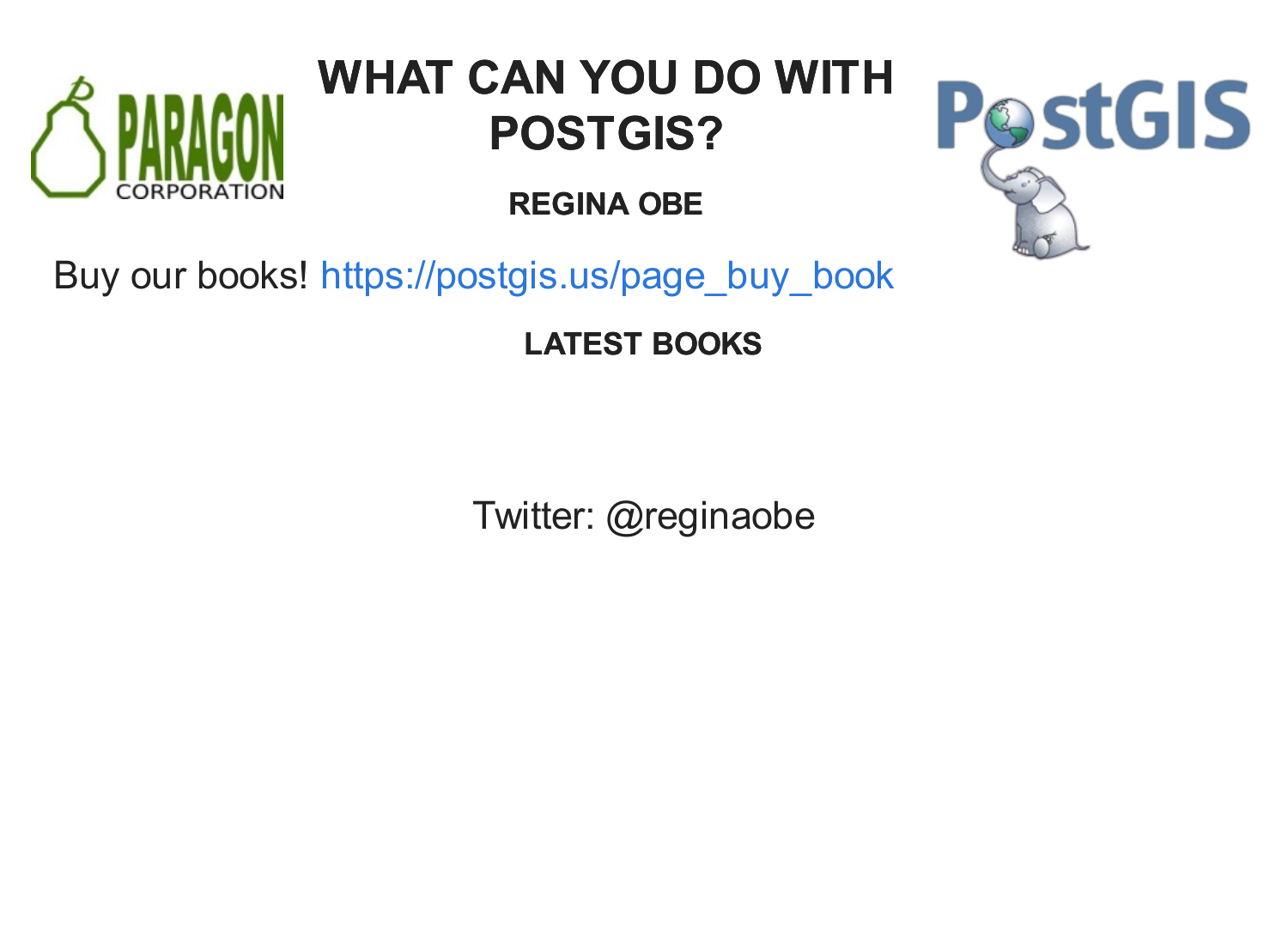# **Books Coming**

# **SQL in a [Nutshell](https://www.oreilly.com/library/view/sql-in-a/9781492088851/) 4th Edition**

Out in hard-copy in 2 months, covers SQL:2016.

**The Book of PostgreSQL (No [Starch](https://nostarch.com/) Press)** In Progress

**pgRouting (a practical guide) 2nd Ed ([Locate](https://locatepress.com/) Press) in Progress.**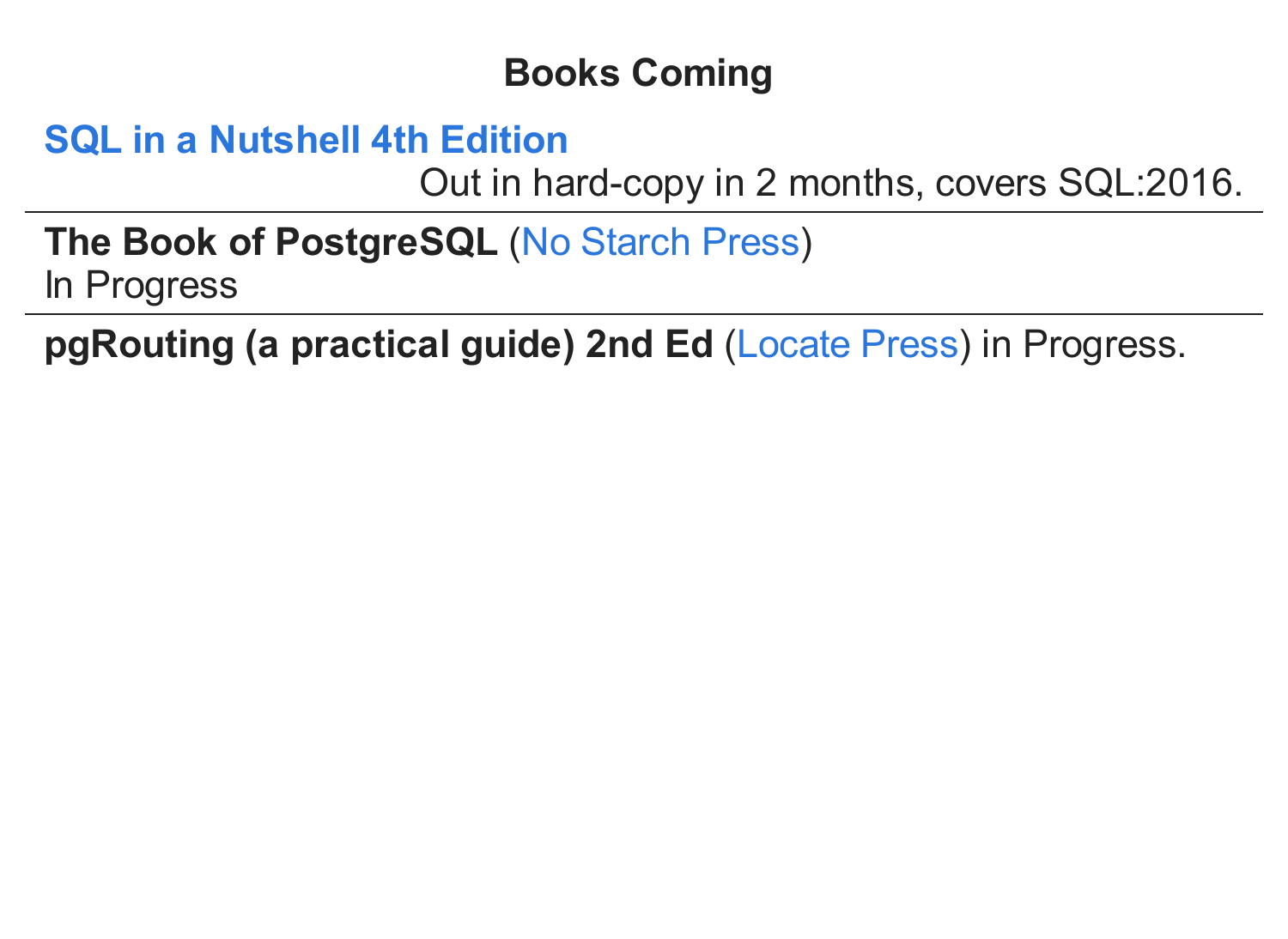#### **POSTGIS RELATED EXTENSIONS**

## CREATE EXTENSION ...;

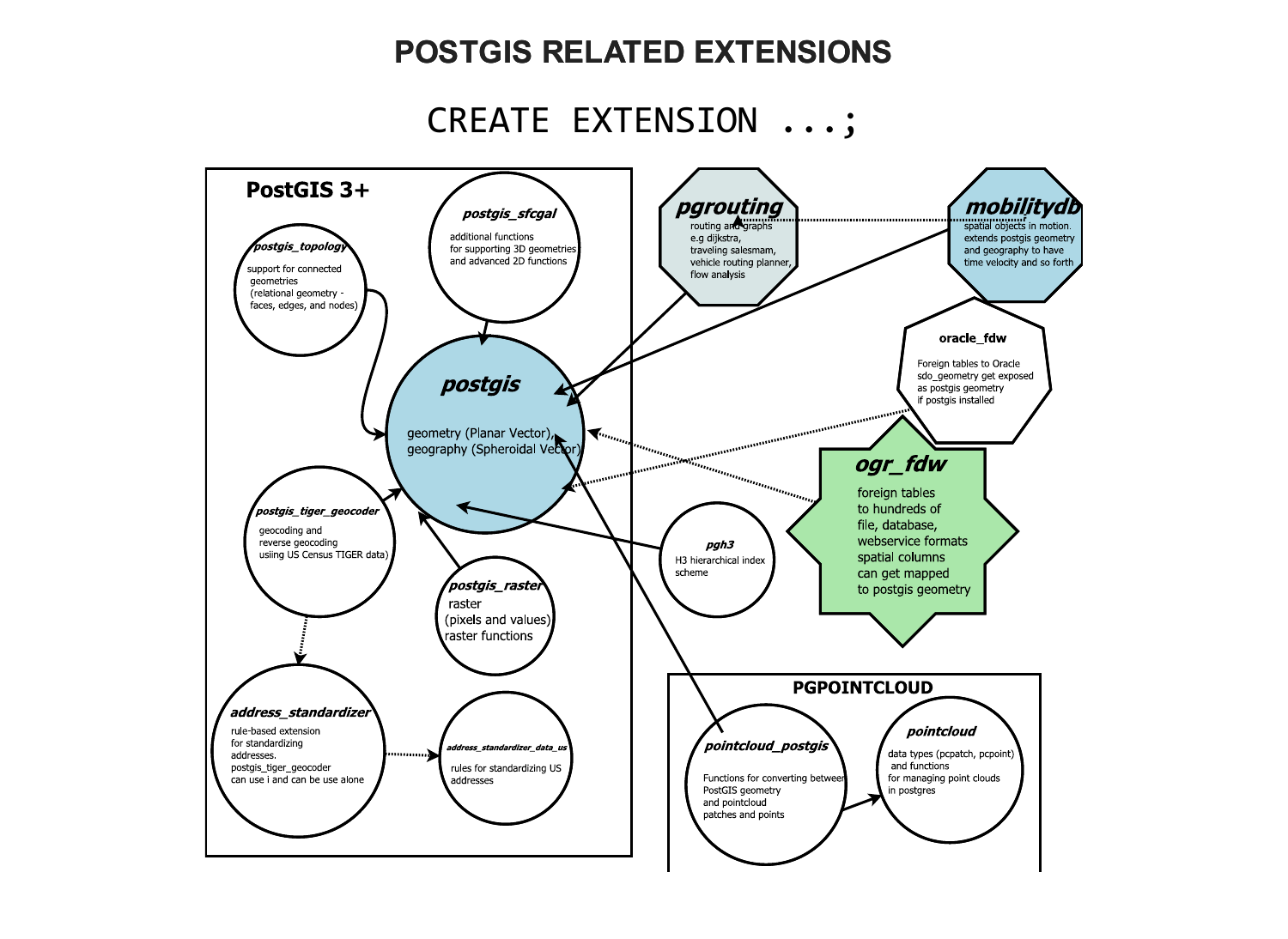# **WHY I STARTED USING POSTGIS**

I have land and projects. PostGIS ticked all the boxes.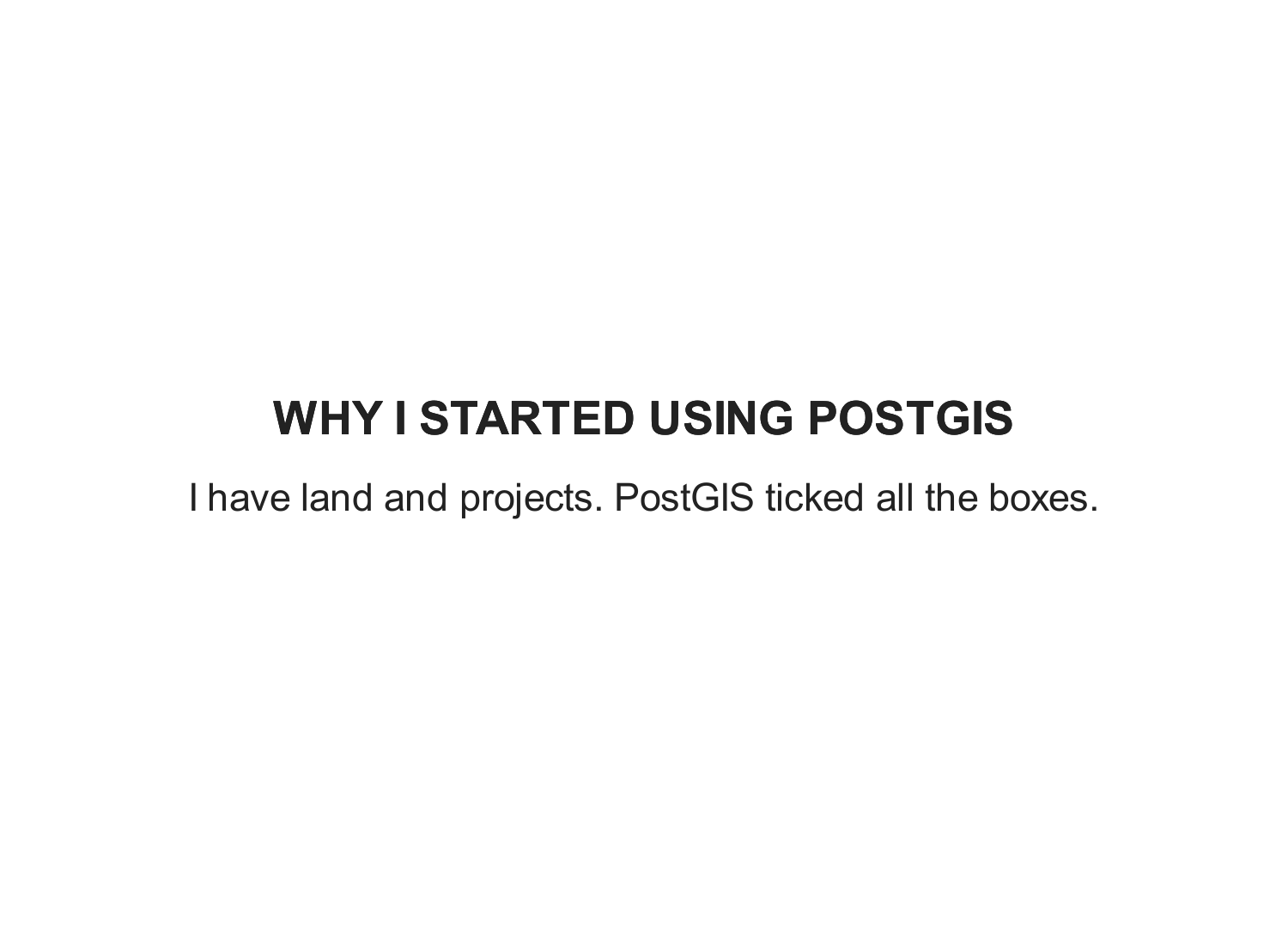# **POSTGIS UNDERSTANDS DATA ABOUT LOCATION**

- GPS data
- Satellite data
- Survey data about boundaries of land
- Raster data (Thematic matrices like population density, instrument data like temperature, soil acidity, elevation, aerial, pictures)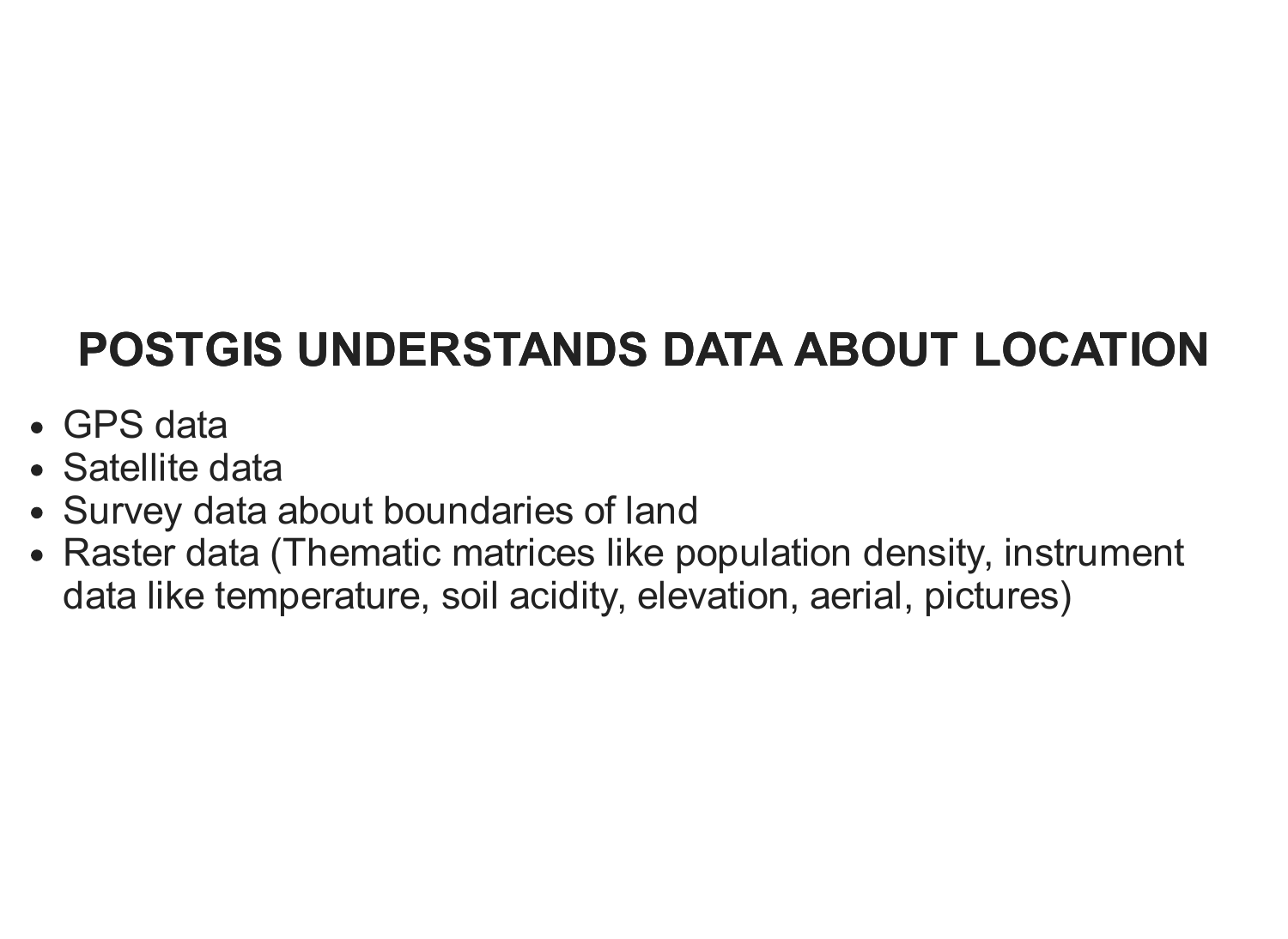# **POSTGIS CAN USE THE KEY OF SPACE**

With the key of space it can derive all sorts of information

- Average sale price of an arbitrary area
- Regions with highest traffic accidents
- Income levels in your area
- Distances from your area to closest high school, mall, elementary school, hospital
- Approximate location of this spot based on postal address (using road network data)
- Population impacted by outage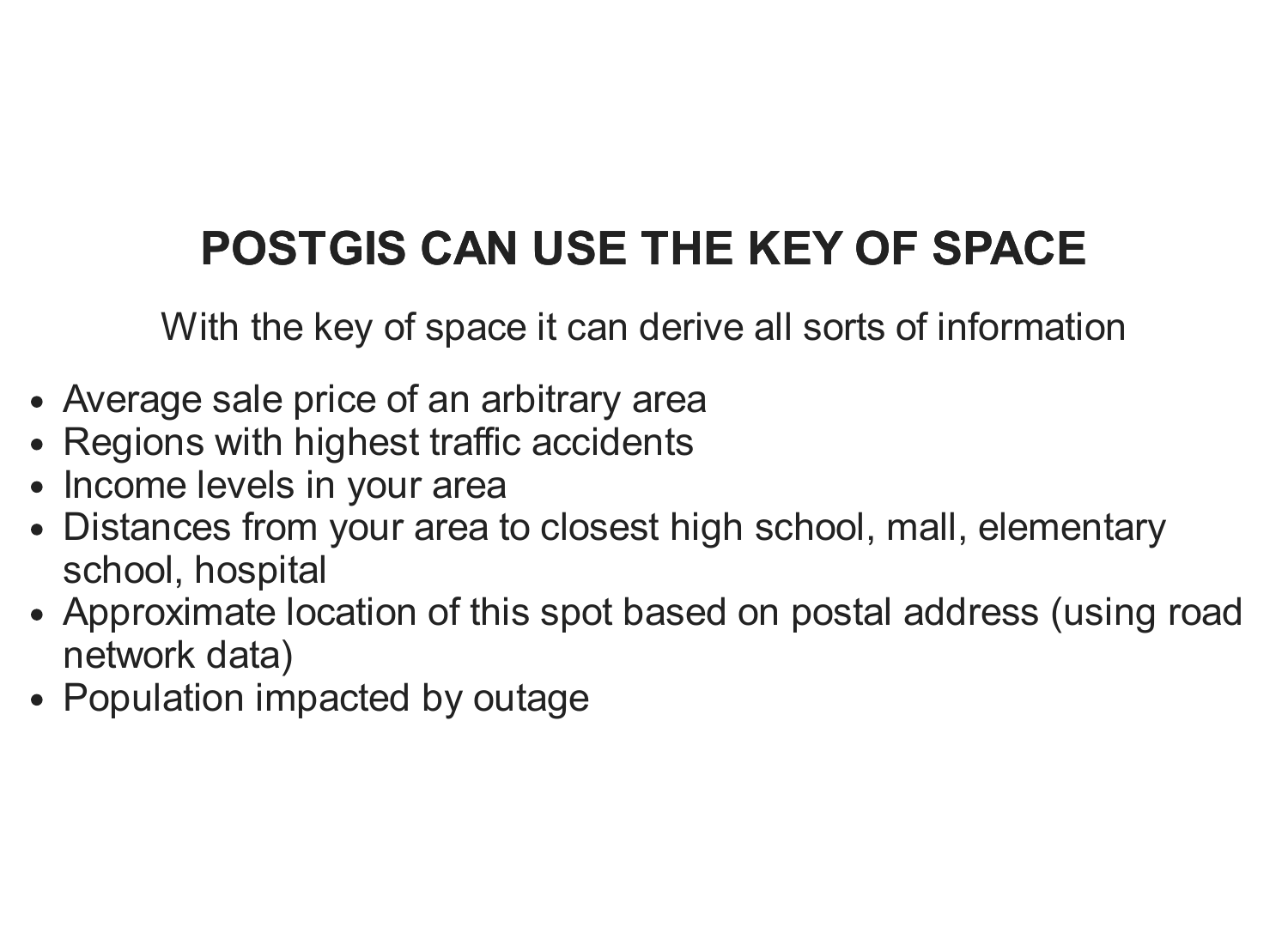## **POSTGIS HELPS YOU VISUALIZE DATA**

Outputs data in numerous web-friendly and spatial standard ways

- SQL/MM: [ST\\_AsText](https://postgis.net/docs/ST_AsText.html), [ST\\_AsWKB](https://postgis.net/docs/ST_AsWKB.html)
- Lossless, performance focused binary: [ST\\_AsFlatGeoBuf](https://postgis.net/docs/ST_AsFlatGeoBuf.html), [ST\\_AsTWKB](https://postgis.net/docs/ST_AsTWKB.html)
- Geospatial Standard Formats: [ST\\_AsKML](https://postgis.net/docs/ST_AsKML.html), [ST\\_AsGML](https://postgis.net/docs/ST_AsGML.html) [ST\\_AsGeoJSON](https://postgis.net/docs/ST_AsGeoJSON.html), [ST\\_AsMVT](https://postgis.net/docs/ST_AsMVT.html)
- Web Consortium Standards: [ST\\_AsSVG](https://postgis.net/docs/ST_AsSVG.html), [ST\\_AsX3D](https://postgis.net/docs/ST_AsX3D.html)
- Can output 100s of standard raster formats using [ST\\_AsGDALRaster](https://postgis.net/docs/RT_ST_AsGDALRaster.html), [ST\\_AsPNG](https://postgis.net/docs/RT_ST_AsPNG.html), [ST\\_AsJPEG](https://postgis.net/docs/RT_ST_AsJPEG.html)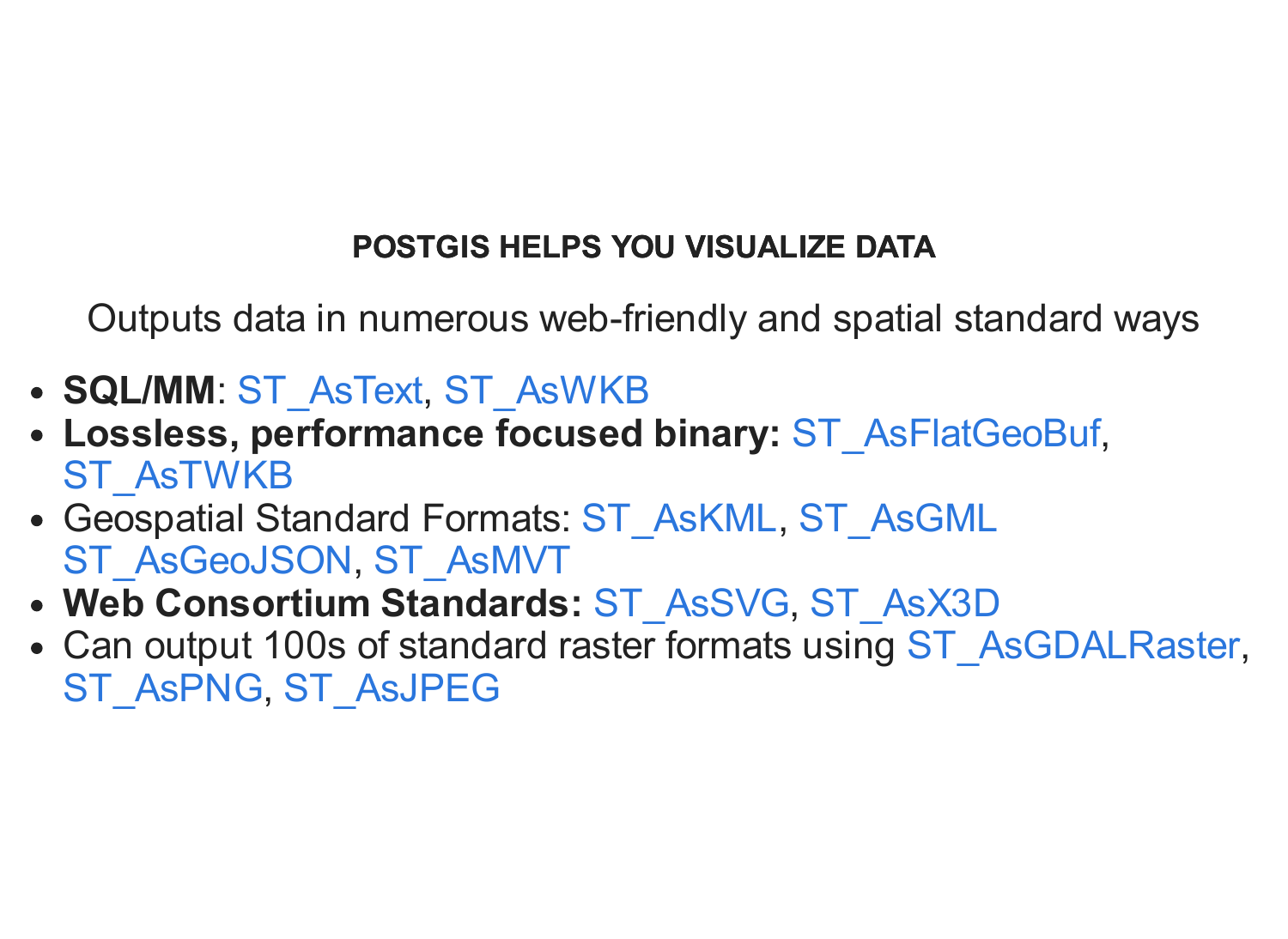## **POSTGIS HELPS YOU INJEST DATA**

Input functions help consume spatial data in numerous formats

- SQL/MM: [ST\\_GeomFromText](https://postgis.net/docs/ST_GeomFromText.html), [ST\\_GeomFromWKB](https://postgis.net/docs/ST_GeomFromWKB.html)
- Performance focused lossless: [ST\\_GeomFromTWKB](https://postgis.net/docs/ST_GeomFromTWKB.html), ST GeomFromFlatGeoBuf
- Geospatial Standard Formats: [ST\\_GeomFromGeoJSON](https://postgis.net/docs/ST_GeomFromGeoJSON.html), [ST\\_GeomFromKML](https://postgis.net/docs/ST_GeomFromKML.html), [ST\\_GeomFromGML](https://postgis.net/docs/ST_GeomFromGML.html)
- Can input 100s of raster types using [ST\\_FromGDALRaster](https://postgis.net/docs/RT_ST_FromGDALRaster.html)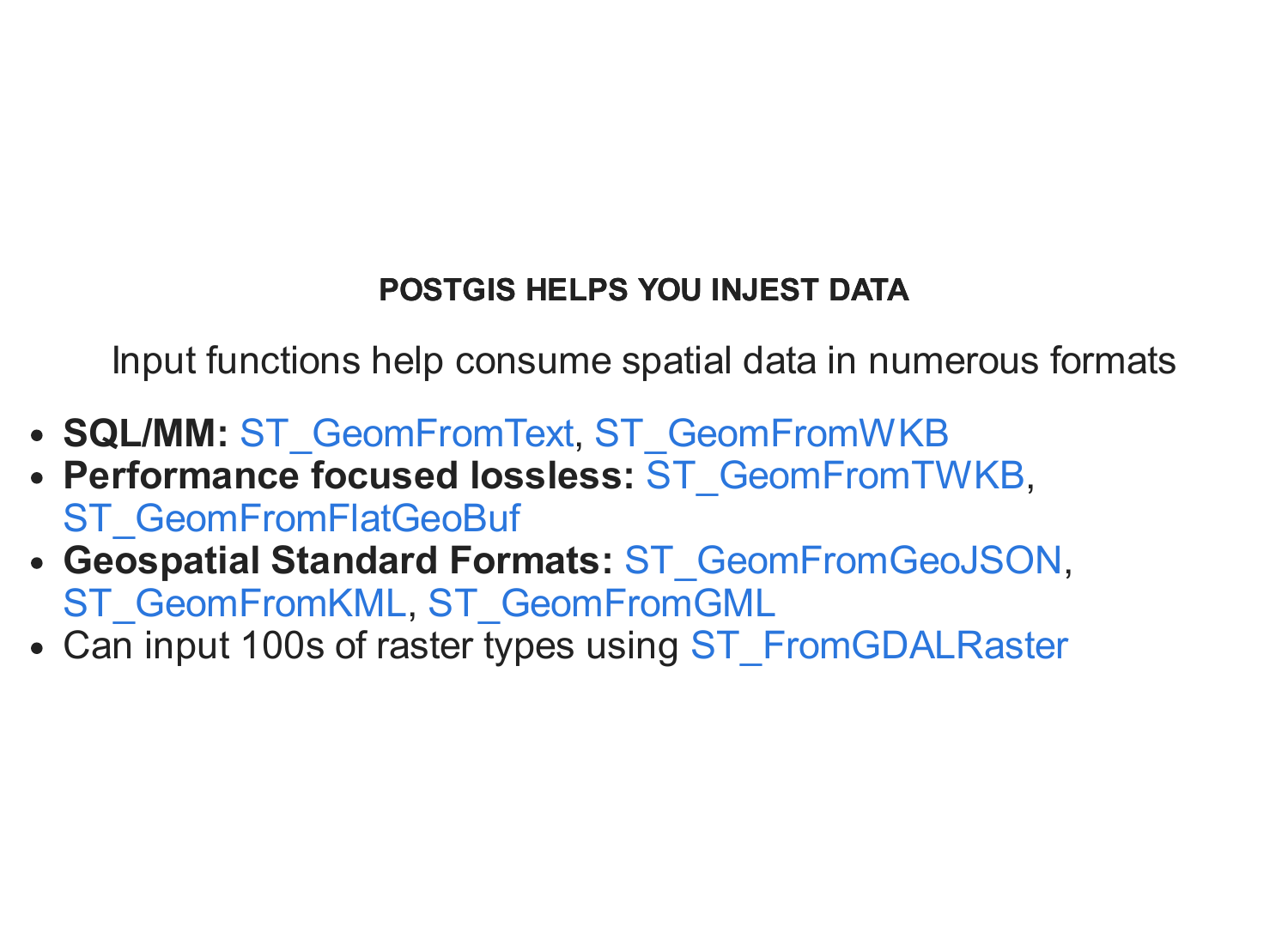## **POSTGIS IS STANDARDS COMPLIANT**

PostGIS is an extension to PostgreSQL, but also follows the SQL/MM (Multimedia) Part 3 standard. It is similar to below but unlike these, is an extension rather than part of Db proper

- Oracle Spatial/Locator
- SQL Server
- MariaDB / MySQL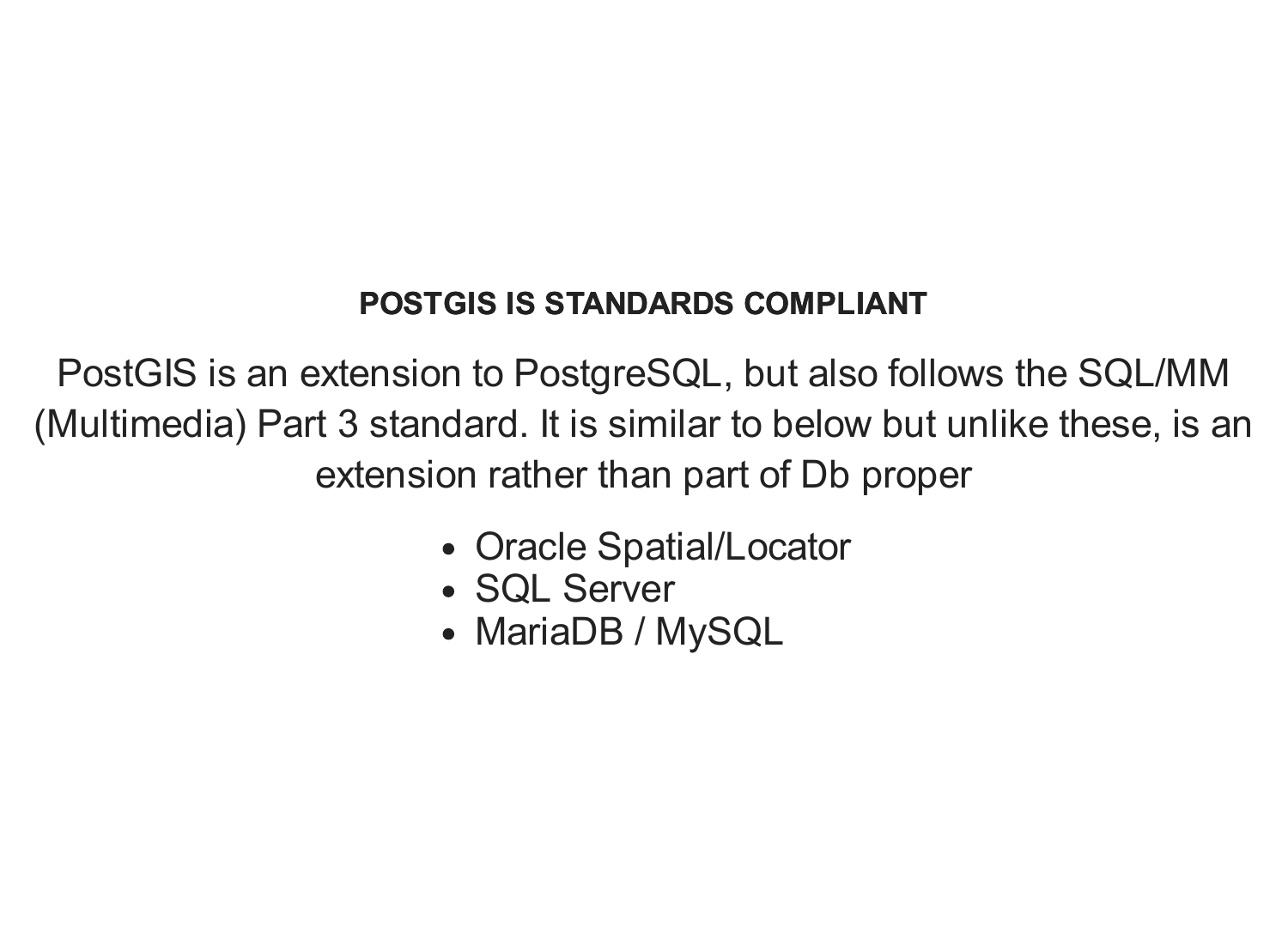# **POSTGIS IS A DE FACTO STANDARD**

- Google BigQuery GIS [https://cloud.google.com/bigquery/docs/reference/standard](https://cloud.google.com/bigquery/docs/reference/standard-sql/geography_functions)sql/geography functions
- CockroachDB Emulates both PostgreSQL and PostGIS <https://www.cockroachlabs.com/docs/v22.1/spatial-tutorial.html>
- Snowflake [https://docs.snowflake.com/en/sql-reference/functions](https://docs.snowflake.com/en/sql-reference/functions-geospatial.html)geospatial.html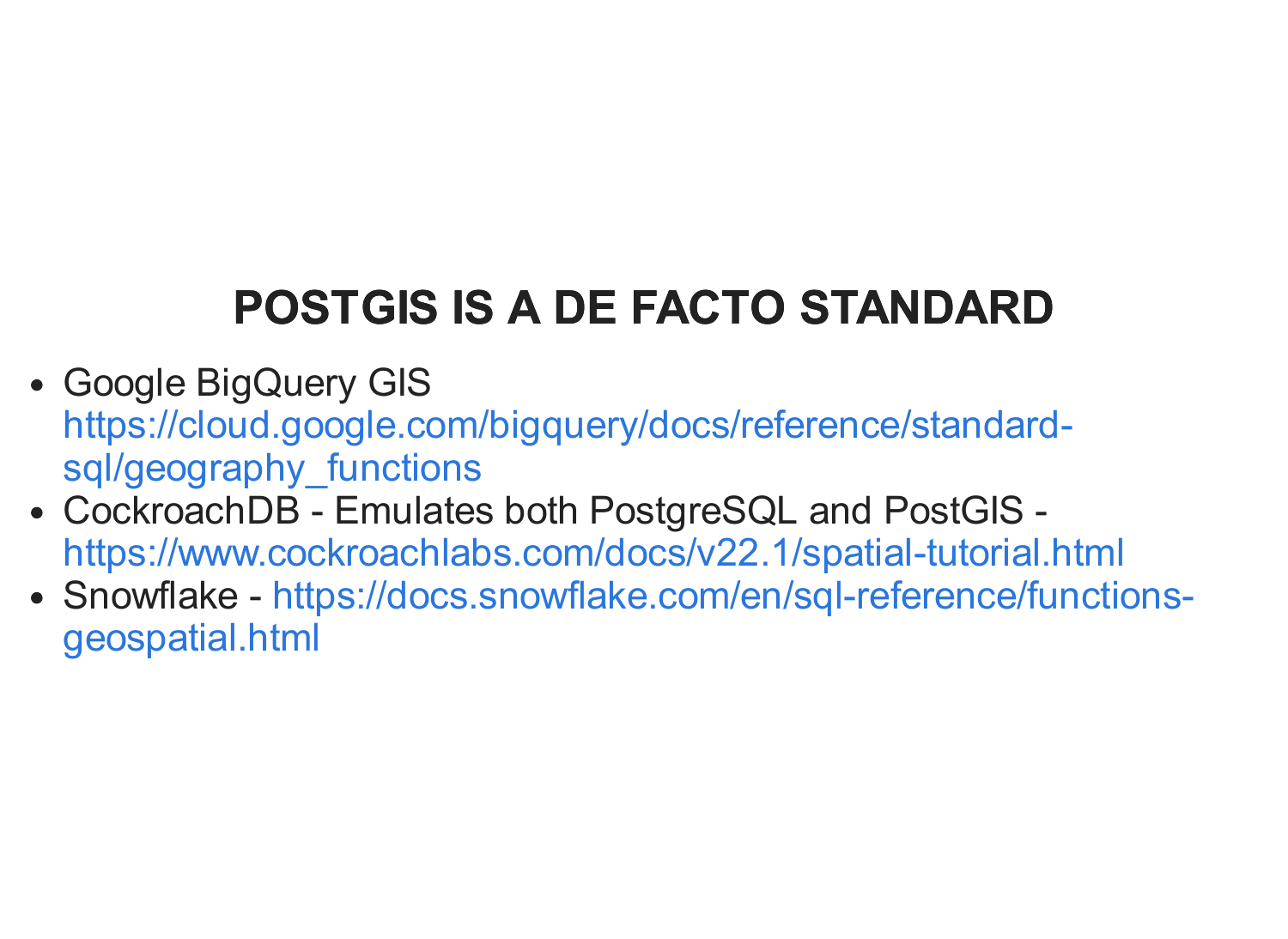#### **POSTGIS MODELS SPACE IN MANY WAYS**

Flat, Round, Matrix, Declarative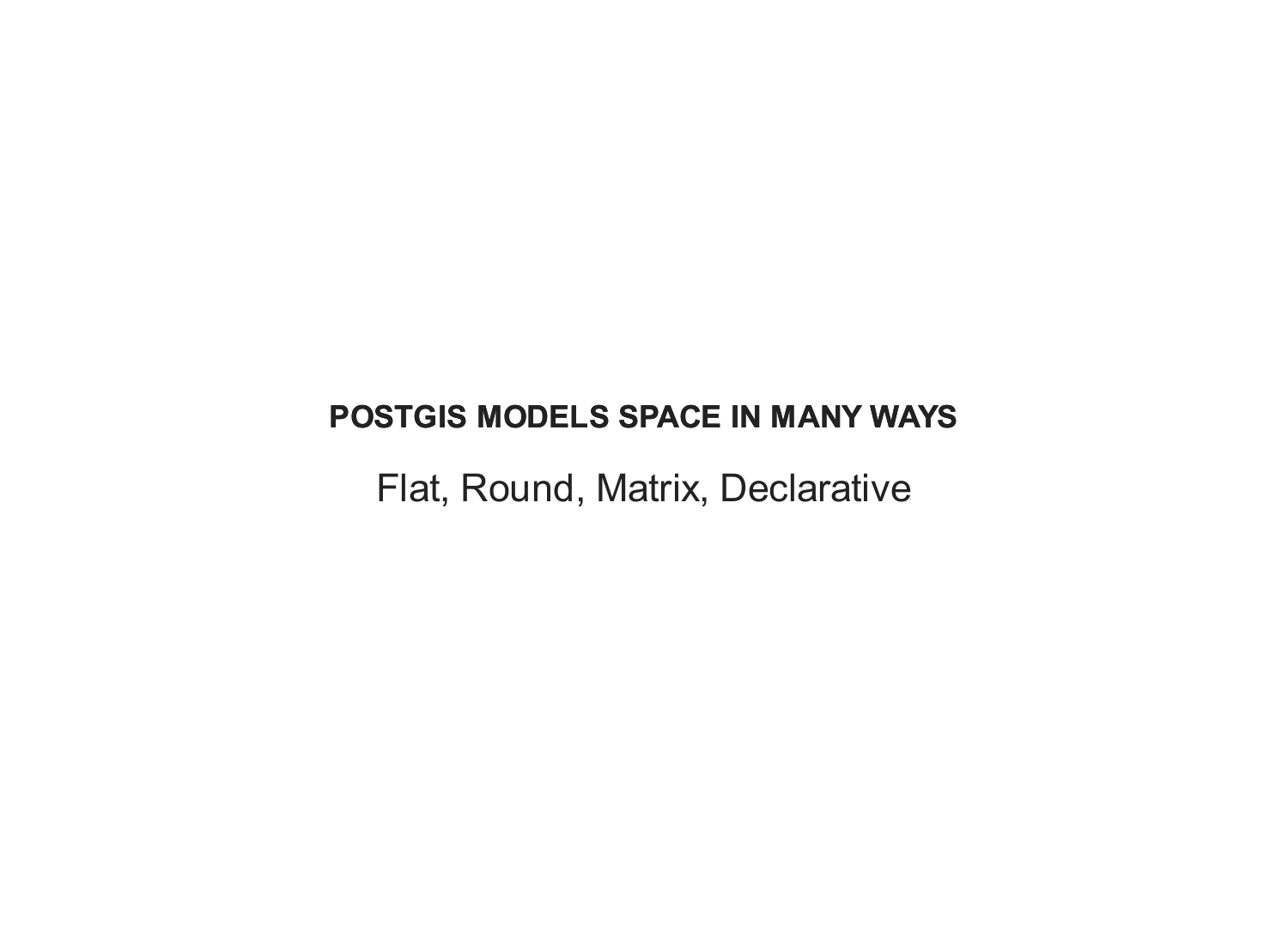## **POSTGIS [GEOMETRY](https://postgis.net/docs/using_postgis_dbmanagement.html#RefObject) TYPE (FLAT)**

# **extension:** postgis

The flat space model. Space is a cartesian grid. Supports drawing of linestrings, polygons, 3D polygons, points, 3d points, collections of polygons, points, linestrings, Polyhedral Surfaces, and TINS

Basic geometric types

**Polyhedral Surface** 

Triangulated Irregular Network (TIN)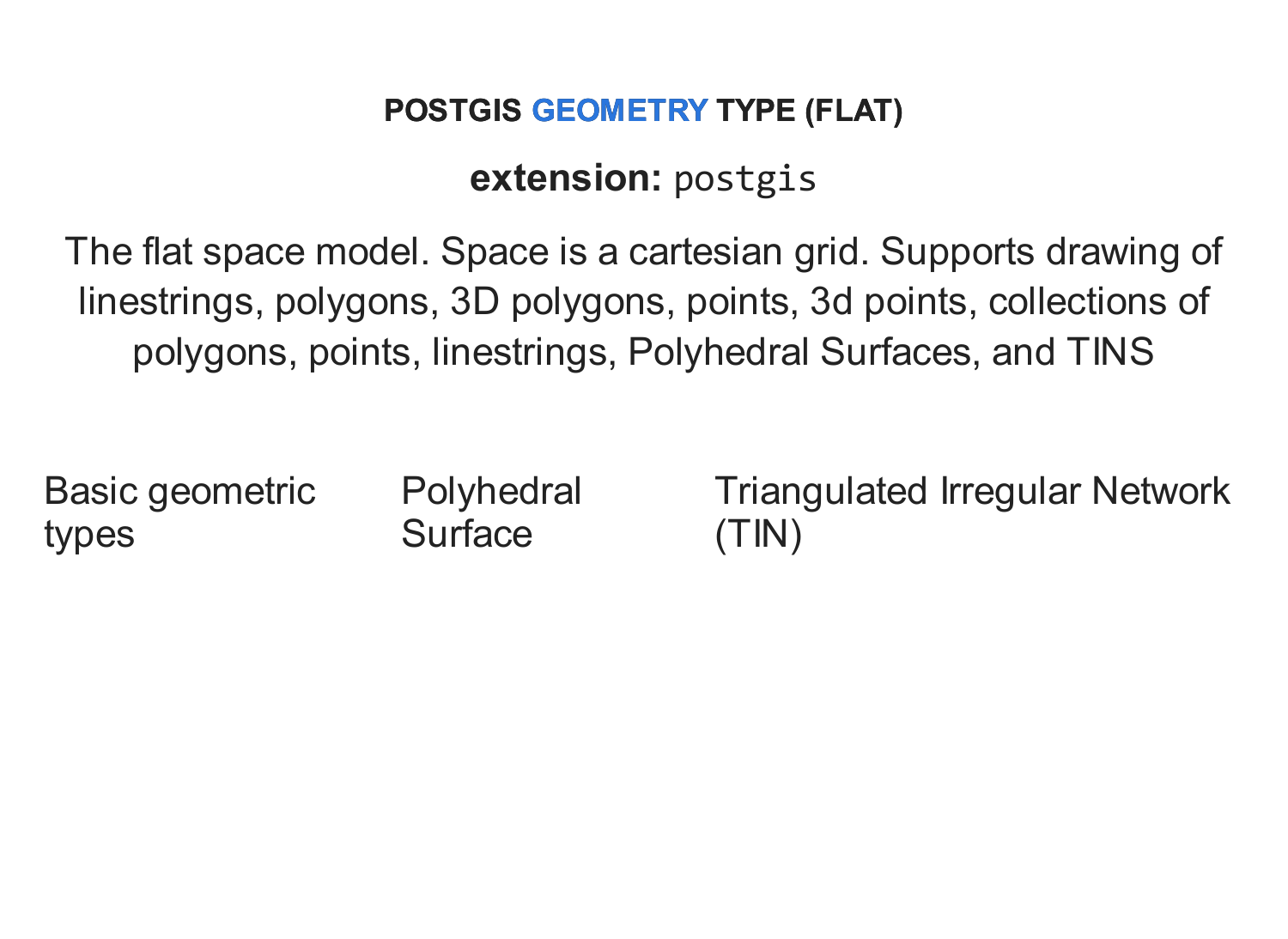### **POSTGIS [GEOGRAPHY](https://postgis.net/docs/using_postgis_dbmanagement.html#PostGIS_Geography) TYPE (ROUND)**

**extension:** postgis

Model of space as spheroid. Takes into consideration the earth or any given planet whose spatial reference is defined in *spatial\_ref\_sys* table.

# **GEODETIC (GEOGRAPHY) 4326 (WGS 84 LON LAT) IN GEOGRAPHY**

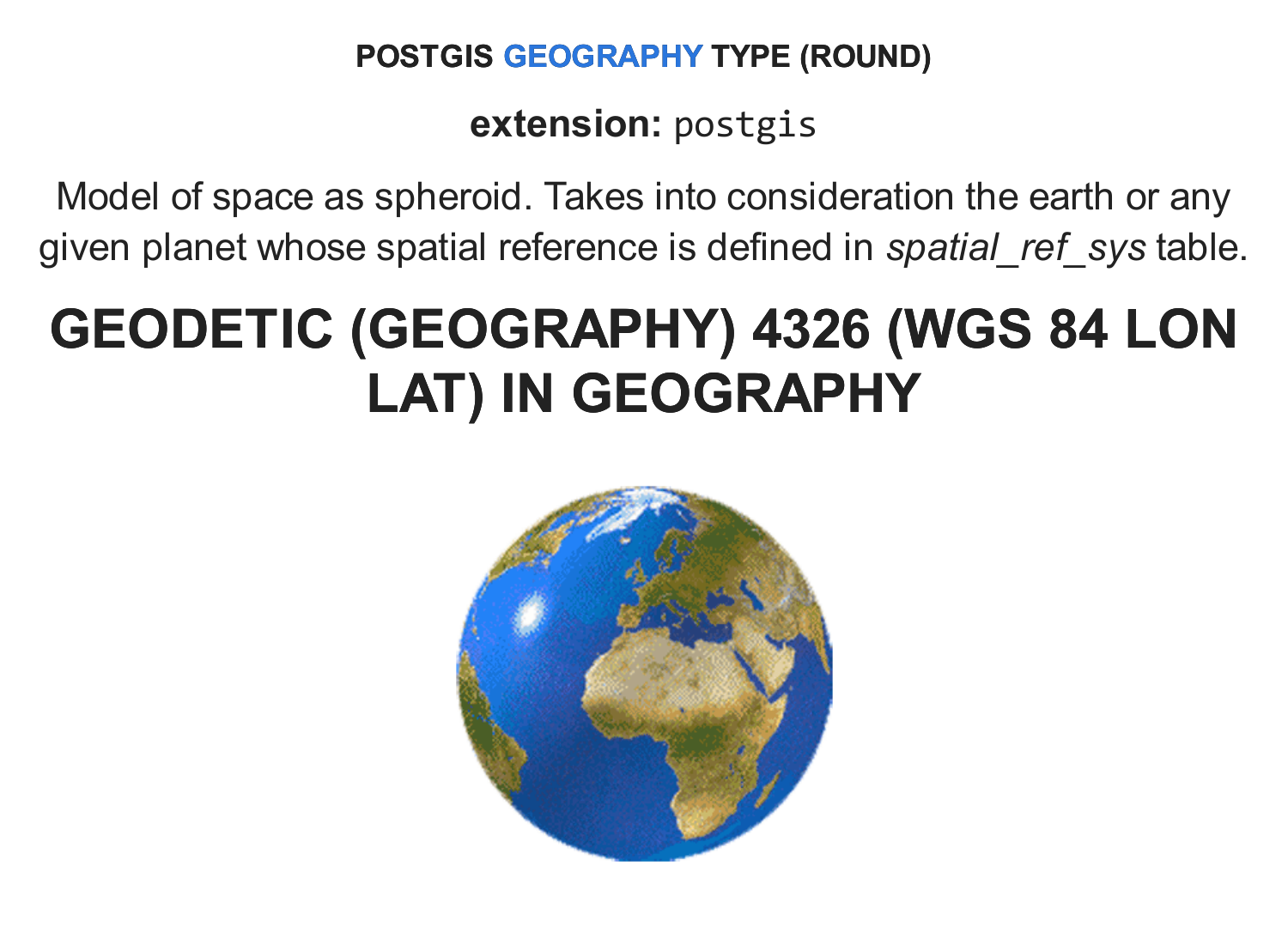## **POSTGIS [RASTER](https://postgis.net/docs/manual-dev/RT_reference.html) TYPE (MATRIX)**

# **extension:** postgis\_raster

Model of space as a flat numeric matrix (with cells (called pixels) that have values (on) or don't have values (off))

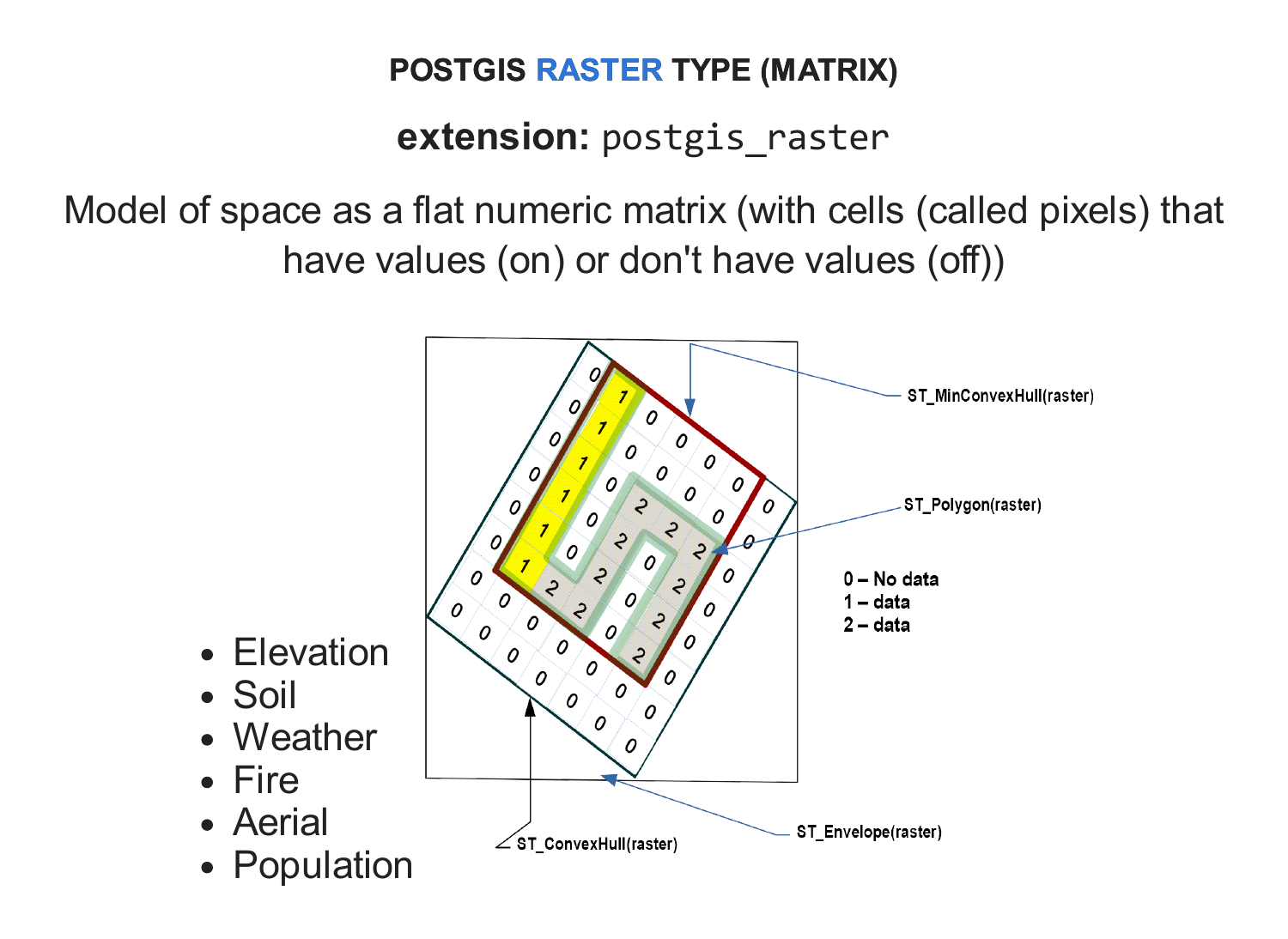#### **POSTGIS [TOPOGEOMETRY](https://postgis.net/docs/Topology.html) TYPE (DECLARATIVE)**

**extension:** postgis topology

Defined in SQL/MM Topology-Geometry specs. [Spatialite](https://www.gaia-gis.it/fossil/libspatialite/wiki?name=topo-intro) has it too. Topology partitions space into **edges**, **nodes**, and **faces**. Then it says this thing called **topogeometry** is space composed of these **edges**, **nodes**, **faces** and other topogeometries (which are again just a bunch of edges, nodes,and faces). If two topogeometries have the same set of (edges,nodes,faces) then they are the same.

 $(1, 1, 2, 3)$  -> topology id, layer id, id, type SELECT topo::geometry AS geom, (topo).\* FROM some topo table;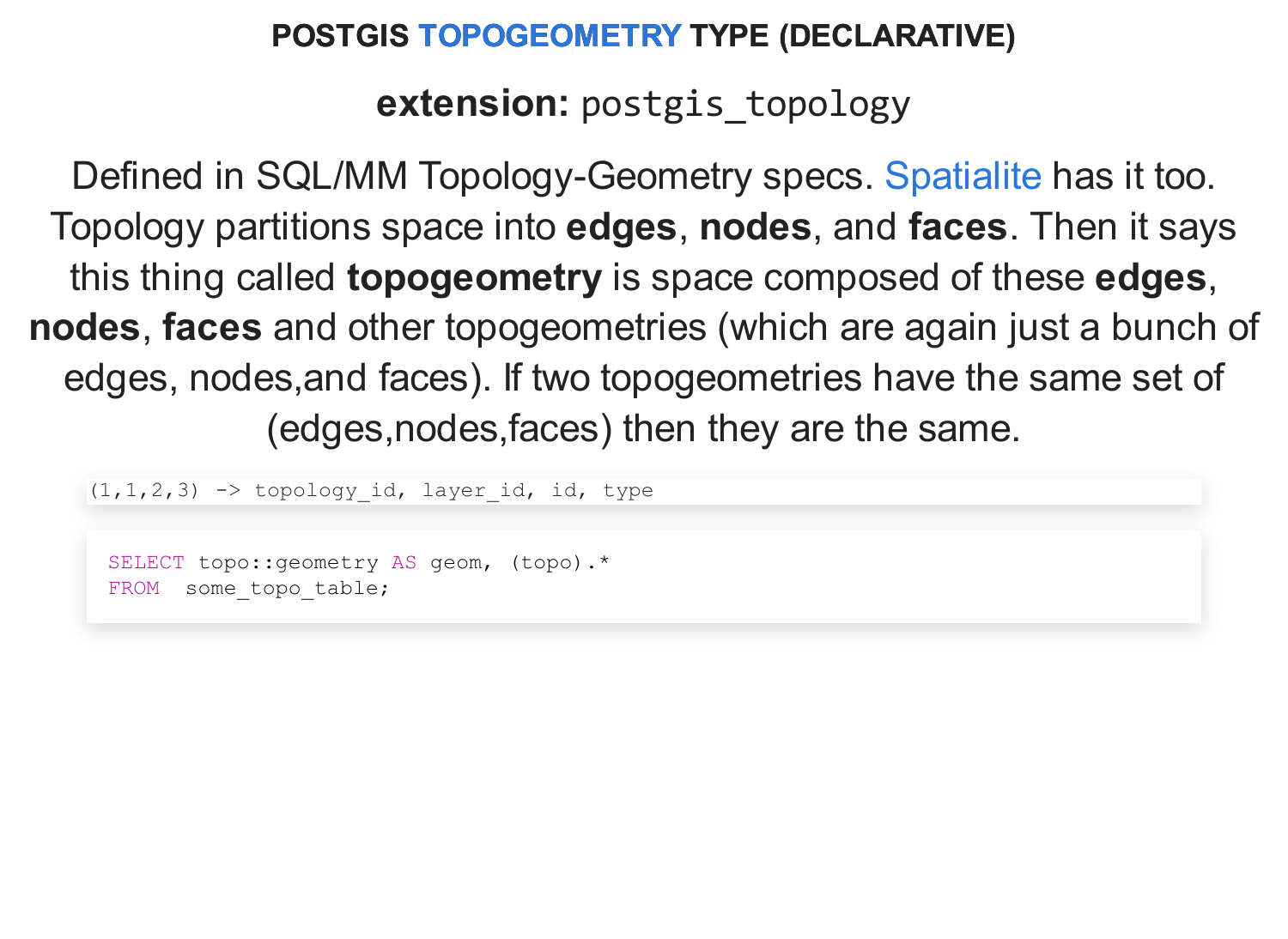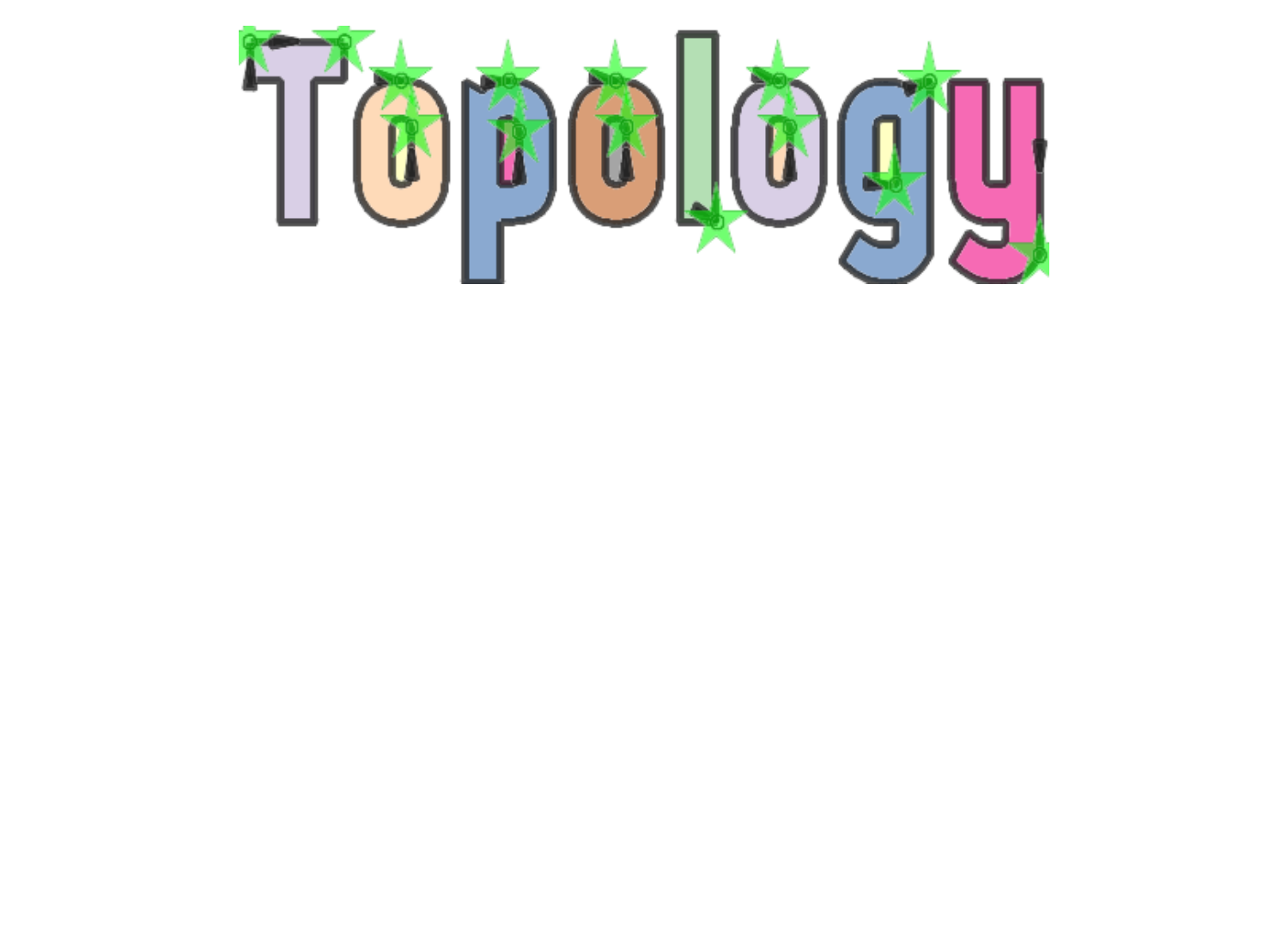## **POSTGIS PACKAGED COMMAND-LINE TOOLS**

These are part of PostGIS, but often shipped by packagers in a separate package from PostGIS extensions.

- **shp2pgsql** Loads data from ESRI Shapefile format
- **pgsql2shp** Exports data from PostGIS format to ESRI shapefile format (for other formats use **ogr2ogr** (part of GDAL suite of tools) or **ogr\_fdw**
- **raster2pgsql** Loads data into postgis raster from hundreds of different raster formats (thru the power of GDAL)
- **pgtopo export** New in upcoming PostGIS 3.3.0, export topologies
- **pgtopo\_import** Import topologies (New in PostGIS 3.3.0)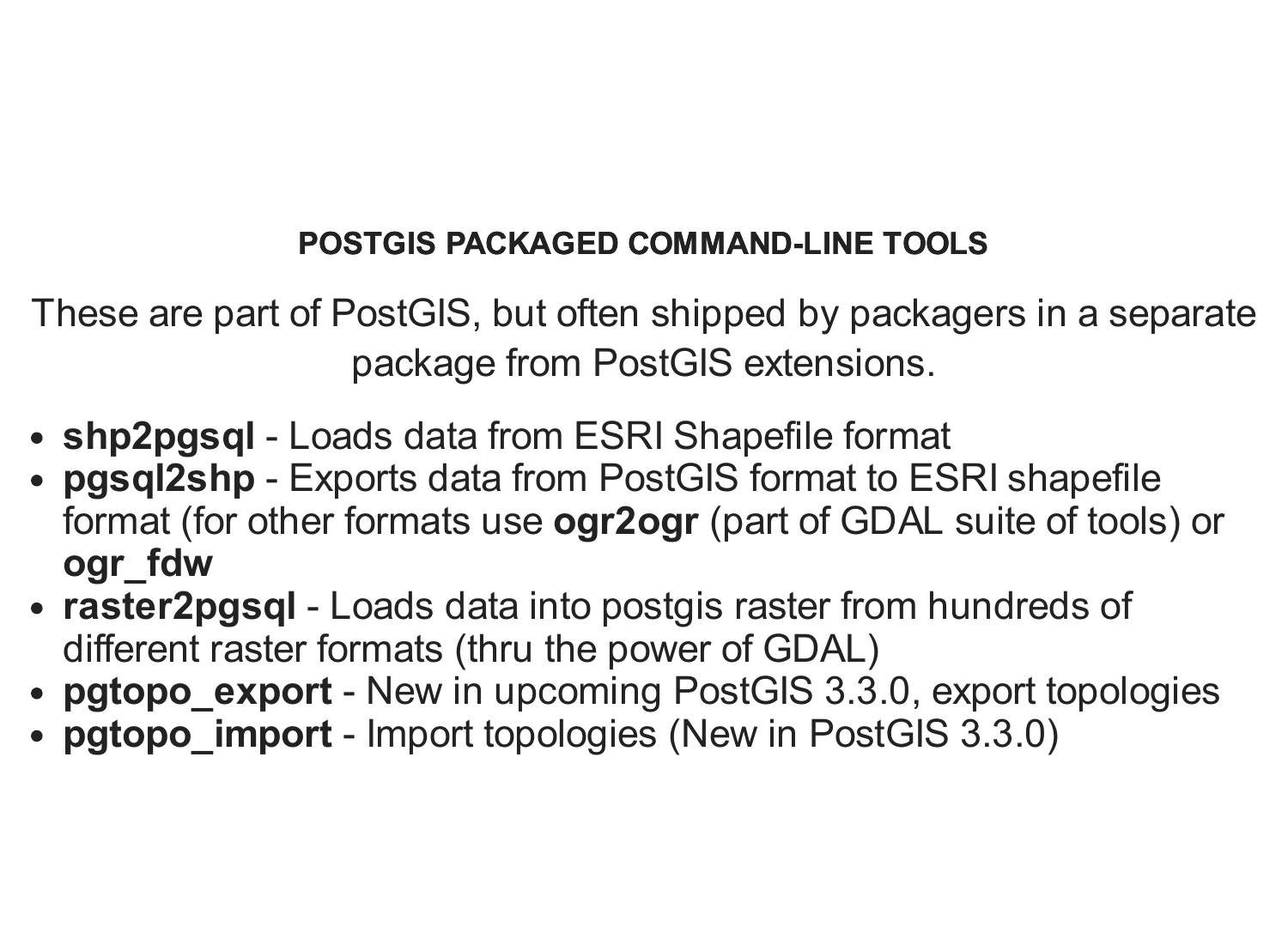### **WHERE DO YOU GET POSTGIS?**

- PostGIS Docker <https://registry.hub.docker.com/r/postgis/postgis/>
- Debian / Ubuntu [https://apt.postgresql.org](https://apt.postgresql.org/) (postgis PostgreSQL 10-14), latest PostGIS 3.2.1 on newer PostgreSQL. PostGIS 3.3.0alpha1 available for PostgreSQL 15beta1
- Yum (CentOS, Redhat EL, Scientific Linux): [https://yum.postgresql.org](https://yum.postgresql.org/) (has 3.2.1 (and other versions) for PostgreSQL 10 - 14)
- Windows ( part of application stackbuilder): [https://postgis.net/windows\\_downloads/](https://postgis.net/windows_downloads/) -- (PostGIS 3.2.1 for PostgreSQL 10 -14)(Experimental Builds section builds on each commit, PostGIS 3.3.0dev for PostgreSQL 11-14)
- The manual <https://postgis.net/documentation>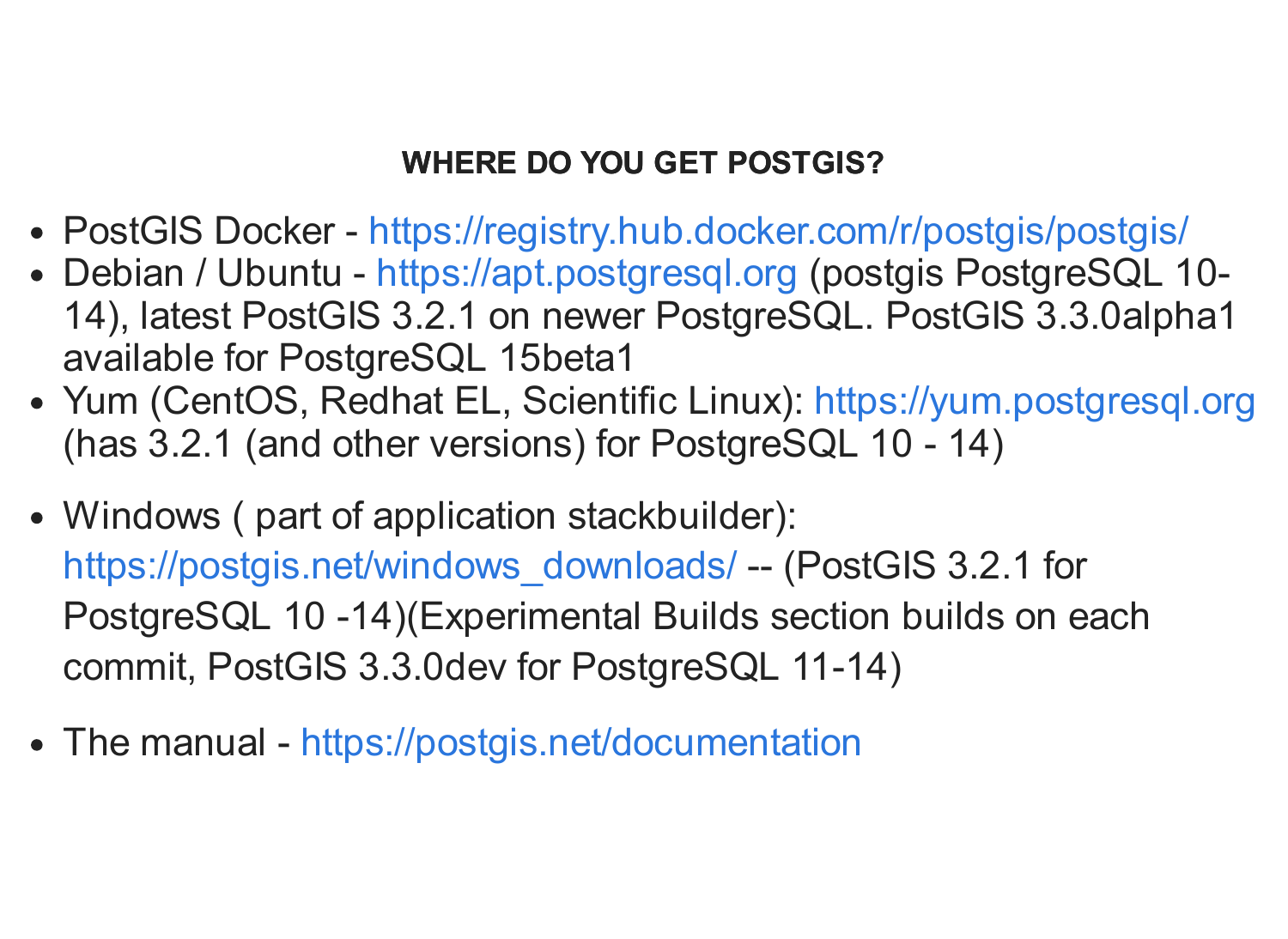# **LIVE DEMOS**

Download the [postgres\\_vision\\_2022.sql](https://postgis.us/presentations/postgres_vision_2022.sql) file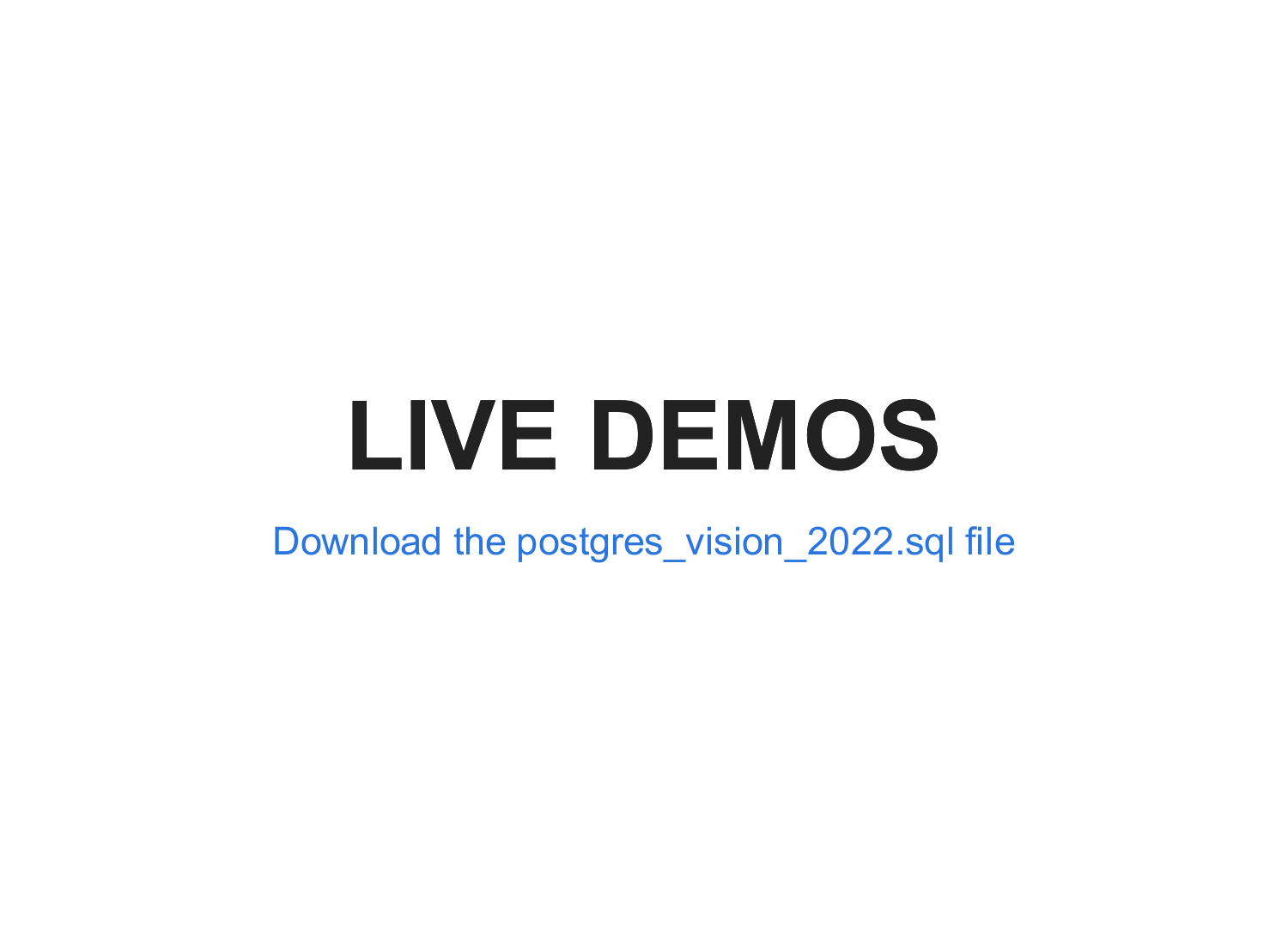#### **ENABLE EXTENSIONS POSTGIS 3+**

This is running in psql. If in pgAdmin just manually reconnect to your gisdb. Example is gisdb but do for any spatial databases you have.

```
CREATE DATABASE gisdb;
ALTER DATABASE gisdb SET search path=public,postgis,tiger,contrib;
\c gisdb
CREATE SCHEMA IF NOT EXISTS postgis;
CREATE SCHEMA IF NOT EXISTS contrib;
CREATE EXTENSION postgis SCHEMA postgis; -- core includes geometry / geography
CREATE EXTENSION postgis raster SCHEMA postgis; -- raster type and functions
CREATE EXTENSION postgis sfcgal SCHEMA postgis; -- extended support for 3D geometries
CREATE EXTENSION postgis topology; -- topogeometry relational view of spatial data
CREATE EXTENSION fuzzystrmatch SCHEMA contrib; -- needed by tiger geocoder
CREATE EXTENSION address standardizer SCHEMA contrib; -- for standardizing addresses
CREATE EXTENSION postgis tiger geocoder; -- geocoding and reverse geocoding using US
```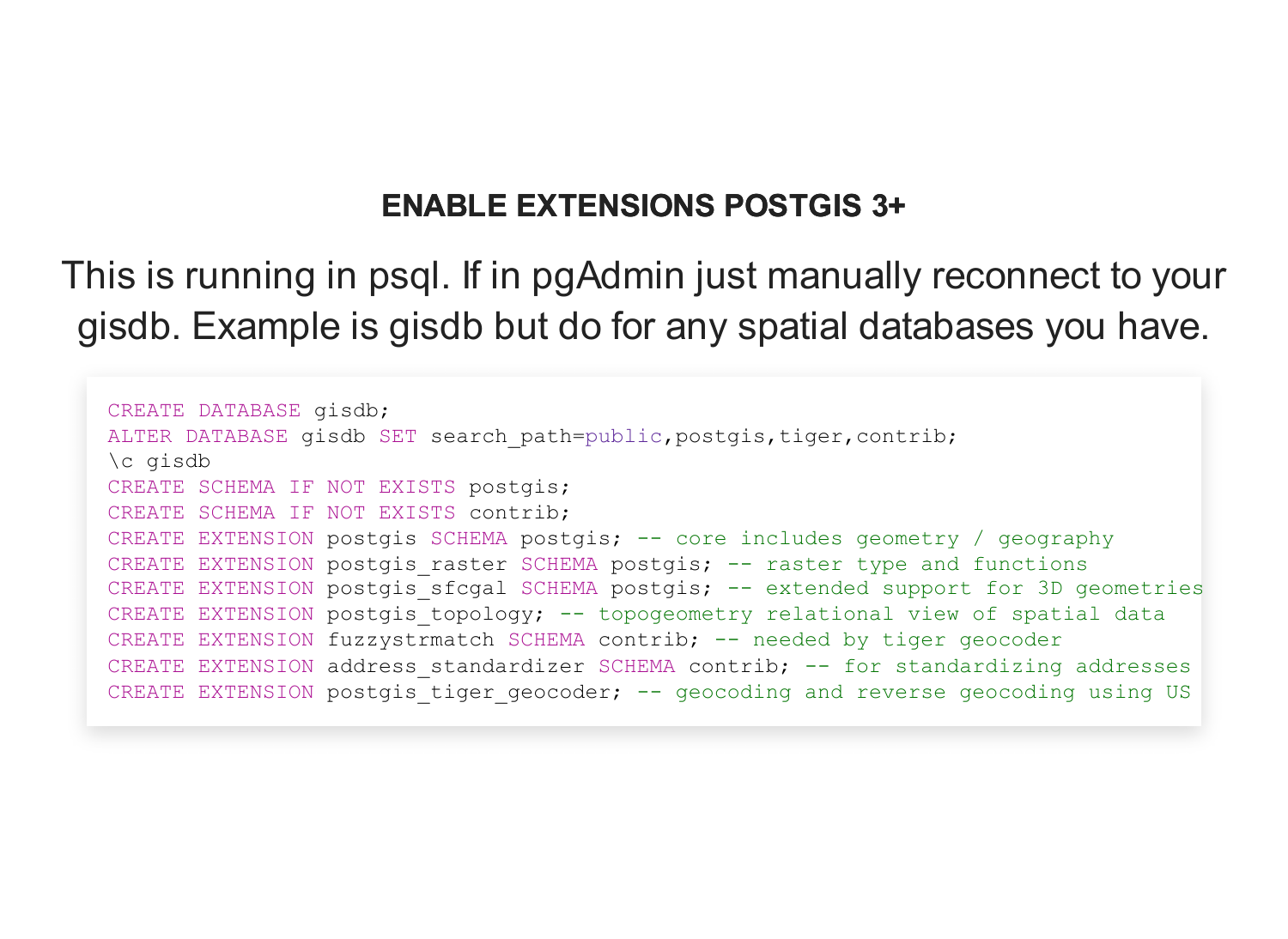# **HOW YOU UPGRADE**

SELECT postgis\_extensions\_upgrade();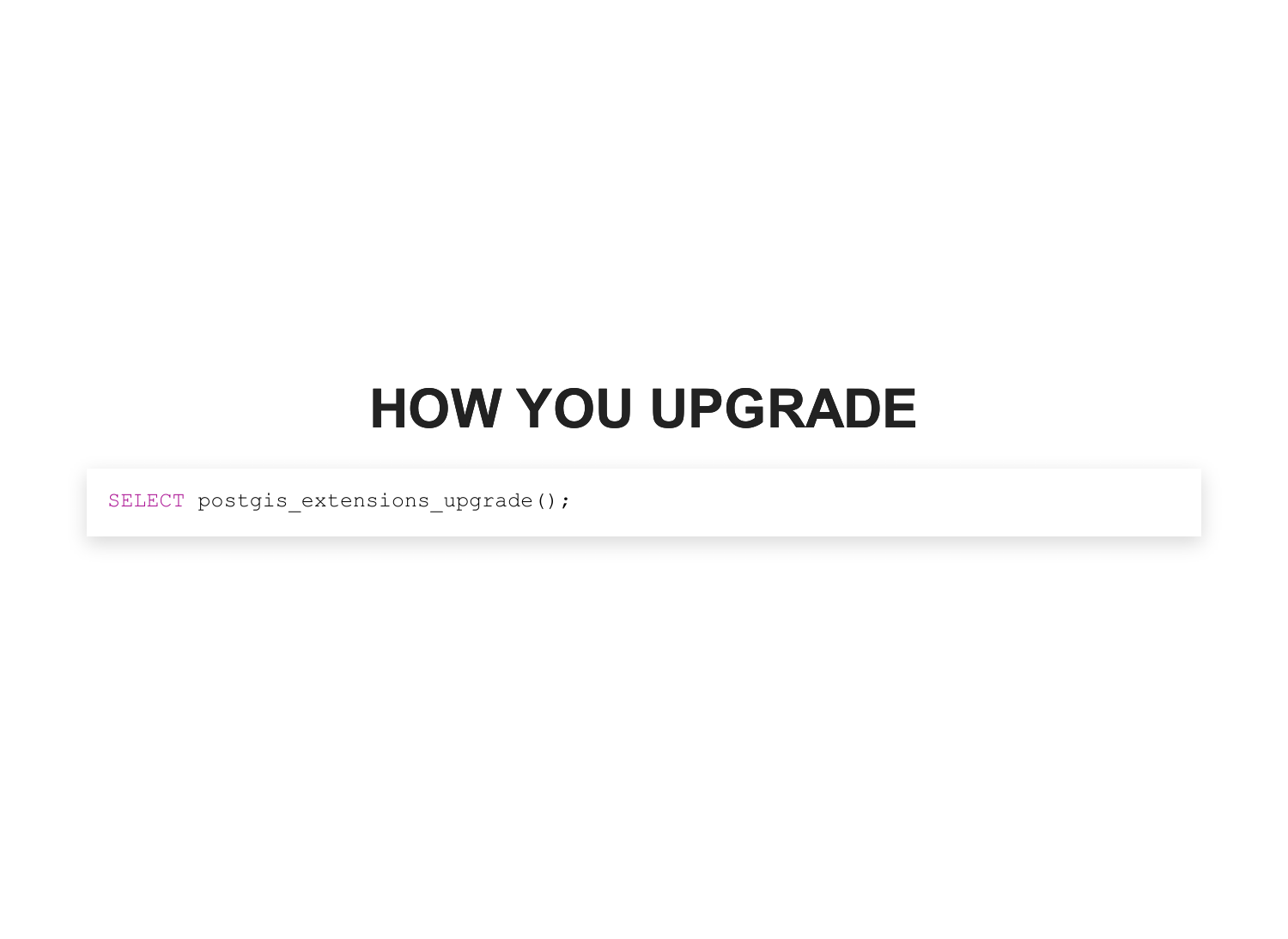#### **CHECK YOUR INSTALLATION**

```
SELECT postgis_full_version();
```

```
POSTGIS="3.3.0alpha1 3.3.0alpha1" [EXTENSION] PGSQL="150" GEOS="3.11.0dev-CAPI-1.16.0
SFCGAL="SFCGAL 1.4.1, CGAL 5.3, BOOST 1.78.0"
PROJ="7.2.1" GDAL="GDAL 3.4.2, released 2022/03/08" L
IBXML="2.9.9" LIBJSON="0.12"
LIBPROTOBUF="1.2.1" WAGYU="0.5.0 (Internal)" RASTER TOPOLOGY
```